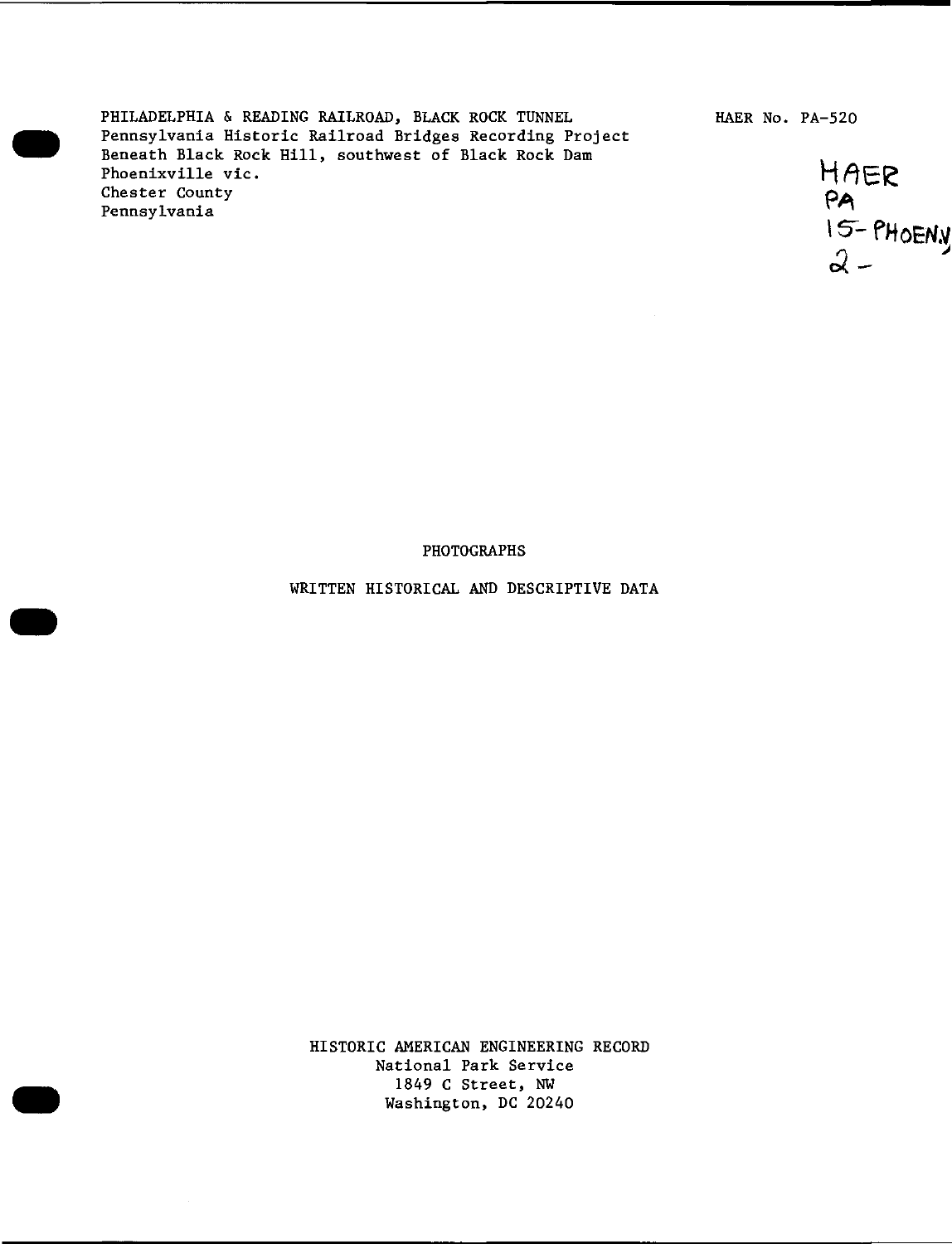# HISTORIC AMERICAN ENGINEERING RECORD

HAER<br>PA<br>15-PHOEN.Y

 $\sim 10$ 

# PHILADELPHIA & READING RAILROAD, BLACK ROCK TUNNEL

HAER No. PA-520

| Location:                | Beneath Black Rock Hill, southwest of Black Rock Dam,<br>Phoenixville vicinity, Chester County, Pennsylvania.                                                                                                                                                                                                                                                                                                                                                                  |
|--------------------------|--------------------------------------------------------------------------------------------------------------------------------------------------------------------------------------------------------------------------------------------------------------------------------------------------------------------------------------------------------------------------------------------------------------------------------------------------------------------------------|
| <b>USGS</b> Quadrangle:  | Phoenixville, Pennsylvania (7.5-minute series).                                                                                                                                                                                                                                                                                                                                                                                                                                |
| UTM Coordinates:         | 18/456285/4443645 (east portal)<br>18/455790/4444060 (west portal)                                                                                                                                                                                                                                                                                                                                                                                                             |
| Dates of Construction:   | 1835-37.                                                                                                                                                                                                                                                                                                                                                                                                                                                                       |
| <b>Basis for Dating:</b> | Plaque on tunnel.                                                                                                                                                                                                                                                                                                                                                                                                                                                              |
| Dates of Alteration:     | 1858-59, 1888-89, 1936, 1994.                                                                                                                                                                                                                                                                                                                                                                                                                                                  |
| Designers:               | Moncure Robinson, Chief Engineer; Wirt Robinson, Assistant<br>Engineer; William H. Wilson, Resident Engineer; Philadelphia and<br>Reading Railroad.                                                                                                                                                                                                                                                                                                                            |
| Builders:                | James Appleton and Mr. O'Moriarty.                                                                                                                                                                                                                                                                                                                                                                                                                                             |
| Present Owner:           | Norfolk Southern Railroad.                                                                                                                                                                                                                                                                                                                                                                                                                                                     |
| Present Use:             | Railroad tunnel.                                                                                                                                                                                                                                                                                                                                                                                                                                                               |
| <b>Structure Types:</b>  | Cast-in-place concrete lining; rock lining.                                                                                                                                                                                                                                                                                                                                                                                                                                    |
| Significance:            | Black Rock Tunnel is the second railroad tunnel built in America<br>and the first tunnel with vertical construction shafts. The<br>Philadelphia and Reading Railroad has made significant<br>contributions to America's transportation history and the history of<br>the anthracite coal industry. In 1871 it was the largest corporation<br>in the world. Moncure Robinson made significant contributions to<br>the engineering and development of America's early railroads. |
| Historian:               | Richard M. Casella, October 1993.                                                                                                                                                                                                                                                                                                                                                                                                                                              |
| Project Information:     | Black Rock Tunnel was recorded in October 1993 by the Cultural<br>Resource Group of Louis Berger & Associates, Inc., East Orange,                                                                                                                                                                                                                                                                                                                                              |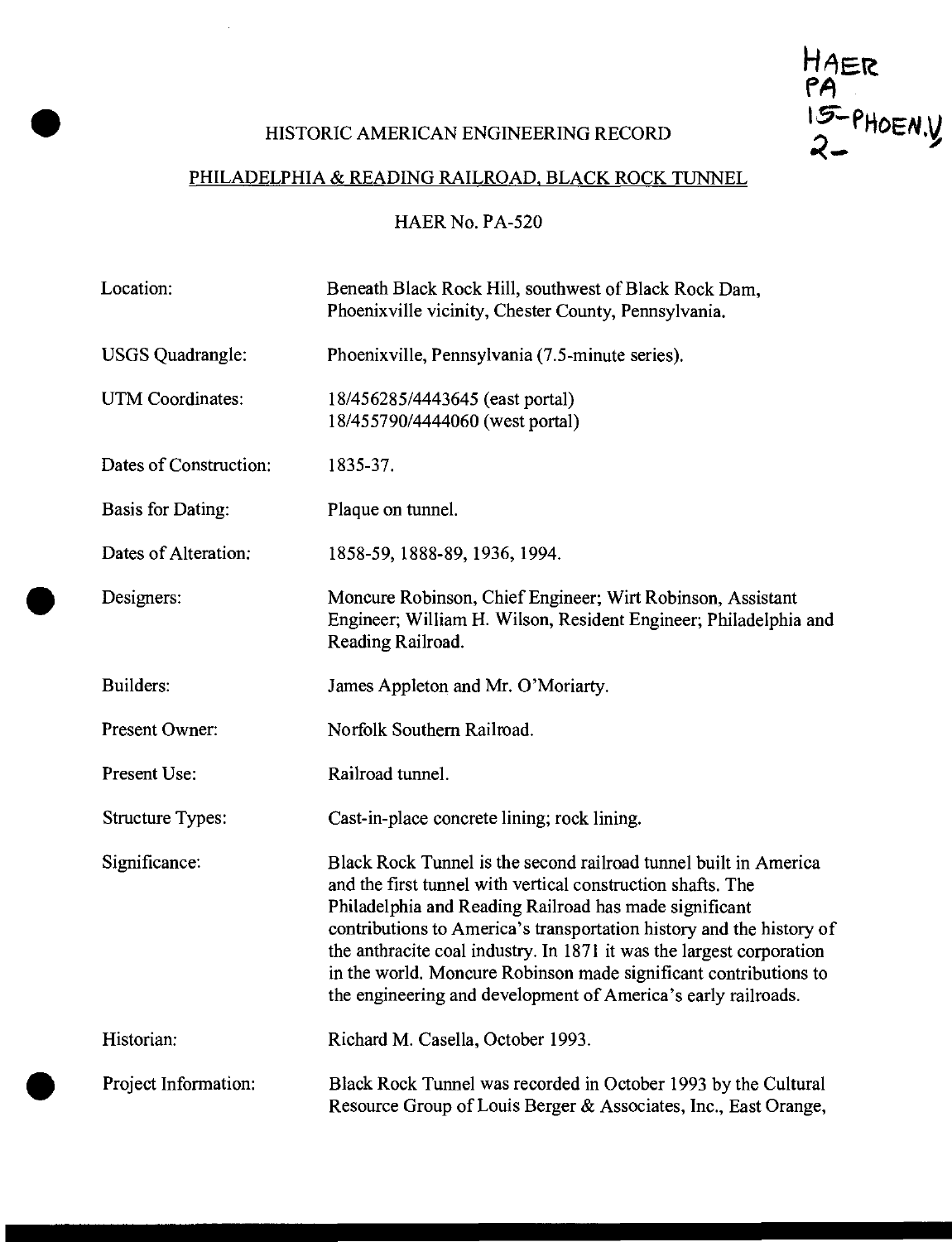# PHILADELPHIA & READING RAILROAD, BLACK ROCK TUNNEL HAER No. PA-520 (Page 2)

New Jersey, for Consolidated Rail Corporation, Philadelphia, Pennsylvania. The recordation was undertaken pursuant to a Memorandum of Agreement between Conrail and the Pennsylvania Historical and Museum Commission in association with Conrail's program to increase vertical clearances on its lines across Pennsylvania. Project personnel included Richard M. Casella, Architectural Historian, Ingrid Wuebber, Historian, and Rob Tucher, Photographer.

This report was transmitted to the Library of Congress as part of the Pennsylvania Historic Railroad Bridges Recording Project, conducted by the Historic American Engineering Record (HAER) during 1999 and 2000, under the direction of Eric N. DeLony, Chief. The project was supported by the Consolidated Rail Corporation (Conrail) and a grant from the Pennsylvania Historical and Museum Commission (PHMC). Jet Lowe, HAER photographer, produced large-format photographs.

# **DESCRIPTION**

The Black Rock Tunnel is located in Phoenixville, Pennsylvania approximately 0.5 miles southwest of the Black Rock Dam on the Schuylkill River. The tunnel runs in a northwest direction through Black Rock, a small hill which forces the Schuylkill River off course to the northeast and into a tight hairpin curve. The west end of the tunnel terminates at the edge of the river where the tracks are carried across on a stone arch bridge.

The tunnel is 1,931' long, 21' high and 23' wide. The east and west portals are of identical construction, consisting of stilted elliptical arches of cast-in-place concrete. The concrete portal facewalls are decorated with V-shaped grooves to represent joints between rusticated voussoirs and rusticated ashlar stonework. It appears that this detail was built into the concrete forms. The east portal has a narrow facewall extending approximately 16" to each side of the portal to meet the vertical rock walls of the approach cut. The east portal extends approximately 4' into the tunnel to meet the natural rock. The west portal facewall extends approximately  $8"$  to each side of the portal to meet coursed ashlar retaining walls which extend out from the portal approximately 30'.

The tunnel is driven through hard graywacke which required only partial lining totaling approximately 160 linear feet. A cast-in-place concrete lining extends from the west portal into the tunnel 100' and is identical in cross-section to the portal. Construction joints in the concrete lining every 4' suggest that the formwork used for the portal was moved along and multiple pours of concrete were made. It is also possible that multiple forms, 4' in width were used. This concrete work appears contemporary with the portals, which were constructed during the widening of the tunnel in 1936. The remaining 60' of lining is of random rubble construction and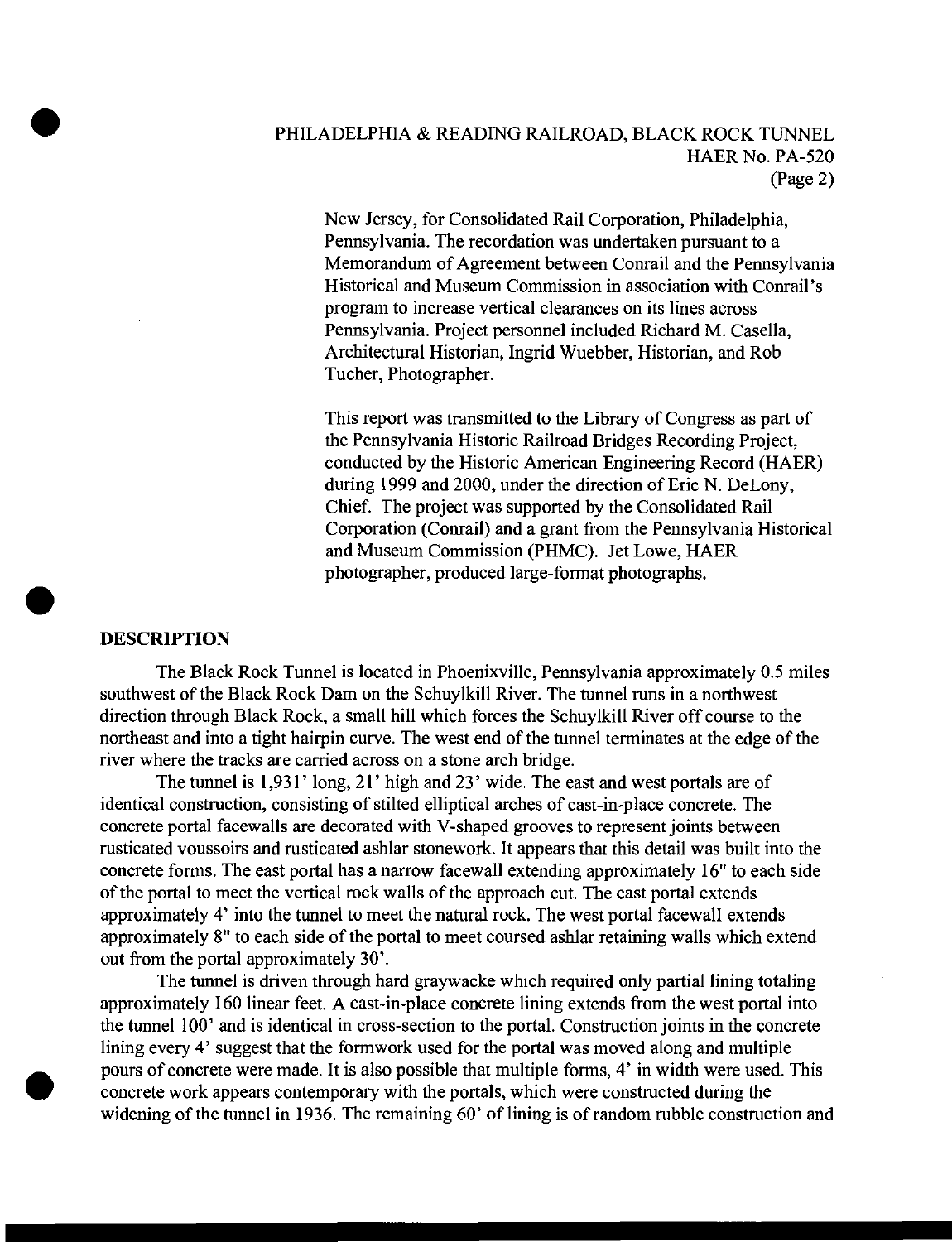# PHILADELPHIA & READING RAILROAD, BLACK ROCK TUNNEL HAER No. PA-520 (Page 3)

consists of three short individual sections, each approximately 20' in length and spaced roughly 50' apart. These linings were constructed in 1894 to support veins of soft rock and are located between 250' and 350' in from the west portal. The tunnel carries a single track down the center.

#### **HISTORICAL INFORMATION**

#### General Background

The Reading Railroad Company, formerly the Philadelphia & Reading Railroad (P&R) was once the largest corporation and the largest carrier of anthracite coal in the world. The transportation system was characterized by three separate functions. In southeastern Pennsylvania and New Jersey, the P&R was primarily a commuter line between Philadelphia and the suburbs. In northeastern Pennsylvania, the railroad was largely an anthracite carrier. The P&R also serviced the rural hinterland of eastern Pennsylvania and it was this last part of the system that was incorporated into the main line of Conrail (Brown 1946:26; Holton 1989:xi).

In 1831 a convention was held at Bull Tavern in Phoenixville, Pennsylvania to promote a railroad along the Schuylkill Valley to join Philadelphia with the Susquehanna River. In 1833 the state of Pennsylvania authorized the Philadelphia and Reading Railroad company to build an eighteen-mile line between the two locations. The railroad was financed by Philadelphia financiers and prosperous Schuylkill Valley farmers and businessmen. Moncure Robinson was appointed Chief Engineer and is credited with surveying and laying out the route of the railroad as well as designing the track and railbed. He hired his cousin, Wirt Robinson, to be Assistant Engineer, and William H. Wilson as Resident Engineer in Charge. Robinson's survey was laid out only as far as the Flat Rock Tunnel on the west side ofthe Schuylkill River because the Reading's managers feared land speculators would inflate prices on the Philadelphia side of the river. The remainder of the route to the Delaware riverfront at Port Richmond was selected in secrecy (Bogen 1927:21; Broehl 1958:n.p.; Holton 1989:23, 317).

Construction of the line was begun in 1835 and required the driving of three tunnels, the Black Rock, Flat Rock and Pulpit Rock, as well as nine bridges over the Schuylkill. The line was completed from Pottsville to Philadelphia on 10 January 1842. Terminal facilities and wharves were built at Port Richmond on the Delaware for transshipment of coal to northern ports (Bogen 1927:27,28).

The completion of the railroad to the coal fields presented a clear threat to the prosperity of the canals, those with vested interests in the canals fought hard against it. In 1842 two railroad bridges near Mill Creek were burned by canalmen, who were caught and convicted, however, many other cases of vandalism against the railroad's property went unsolved. Within two years, coal tonnage shipment by the Philadelphia & Reading had surpassed that of the canals (Lower Merion Historical Society n.d.:n.p.).

The Philadelphia & Reading Railroad was noted for the narrow  $22'$  width of its right-of-way. Iron bars were installed on coach windows to prevent careless passengers from sticking a head or limb out of the window and losing it to a passing train. The P&R subsequently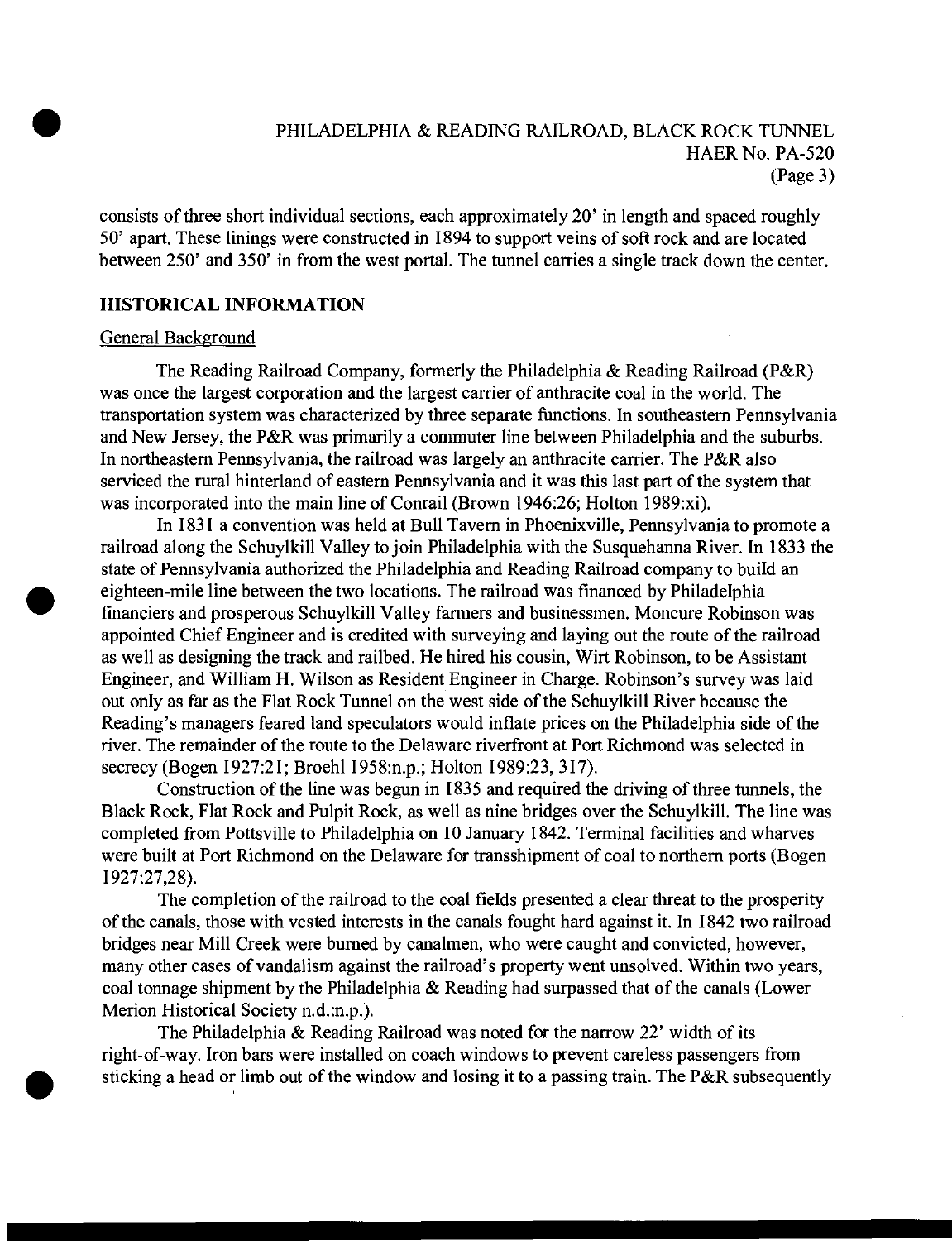# PHILADELPHIA & READING RAILROAD, BLACK ROCK TUNNEL HAER No. PA-520 (Page 4)

increased the clearance between its tracks, along cuts and through its tunnels several times as the widths of cars increased and safety standards were adopted (Horton 1989:62,75).

The Philadelphia & Reading was known as an innovative railroad company, introducing several important developments in railroad technology. Richard B. Osborne, who had replaced Wirt Robinson as Principal Assistant Engineer in 1843, designed the world's first iron railway bridge. The bridge was fabricated in the company's Pottstown shops and installed on the main line near Manayunk in 1845. The bridge continued in service until 1901 (Burr 1905:18). The P&R was also the first to use stone ballast in railway construction (1836), the first with a double-tracked rail line and iron coal cars (1843), the builder of the first armored car for use in the Civil War, and the first to install a fixed signal on an American railroad (1886) (Broehl 1958:58; Holton 1989:66, 340, 341).

By the mid-1850s the Philadelphia & Reading was the country's largest freight carrier. The railroad was insured of a constant supply of coal by leasing numerous mines. During this period, the company's president, John Tucker, instituted a series of expansions. The Philadelphia & Reading connected with lines to the north and west, providing access to Albany, Buffalo, Canada and Pittsburgh. Gradually, the railroad consolidated over one hundred and thirty-three lines (Broehl 1958:n.p.; Holton 1989:78-79).

The Philadelphia & Reading continually suffered from financial constraints. Initial construction of the railroad had saddled the company with a huge debt, making it necessary to maintain an unusually high level of operations in order to remain profitable. Major improvement projects in the 1850s included widening the clearance between tracks to six', laying heavier rail, and enlarging the Flat Rock and Black Rock tunnels (Horton 1989:124).

By 1870 the Philadelphia & Reading was the nation's first railroad to operate its own maritime fleet of coal vessels with sixteen colliers sailing from Port Richmond to Baltimore, New York and Boston. The railroad had also grown into the largest corporation in the world. The town of Port Reading, New Jersey, was constructed as a major coal port for New York in 1889 (Broehl 1958:n.p.; Holton 1889:339).

The Philadelphia & Reading railroad went bankrupt for the third time in 1893. The Reading Company was formed later that same year and the Philadelphia & Reading absorbed into the new corporation (Horton 1989:339).

When the first signs of the decline of anthracite coal transportation appeared, the Reading Company smoothly shifted to being a more diversified freight carrier, relying on fast locomotives and expeditious operations at forty-three interchange points with connecting railroads. During the World Wars the railroad was instrumental in shipping steel from the Phoenixville Iron Company, as well as moving troops and carrying the wounded to the Valley Forge General Hospital. The Reading Company remained one of the ten largest tonnage carriers in the United States through the 1950s. Its strategic location, encompassing parts of Eastern Pennsylvania, New Jersey and Delaware formed a bridge between the Eastern Seaboard and the West (Broehl 1958:n.p.; *Daily Republican* 1949:n.p.; Holton 1989:336).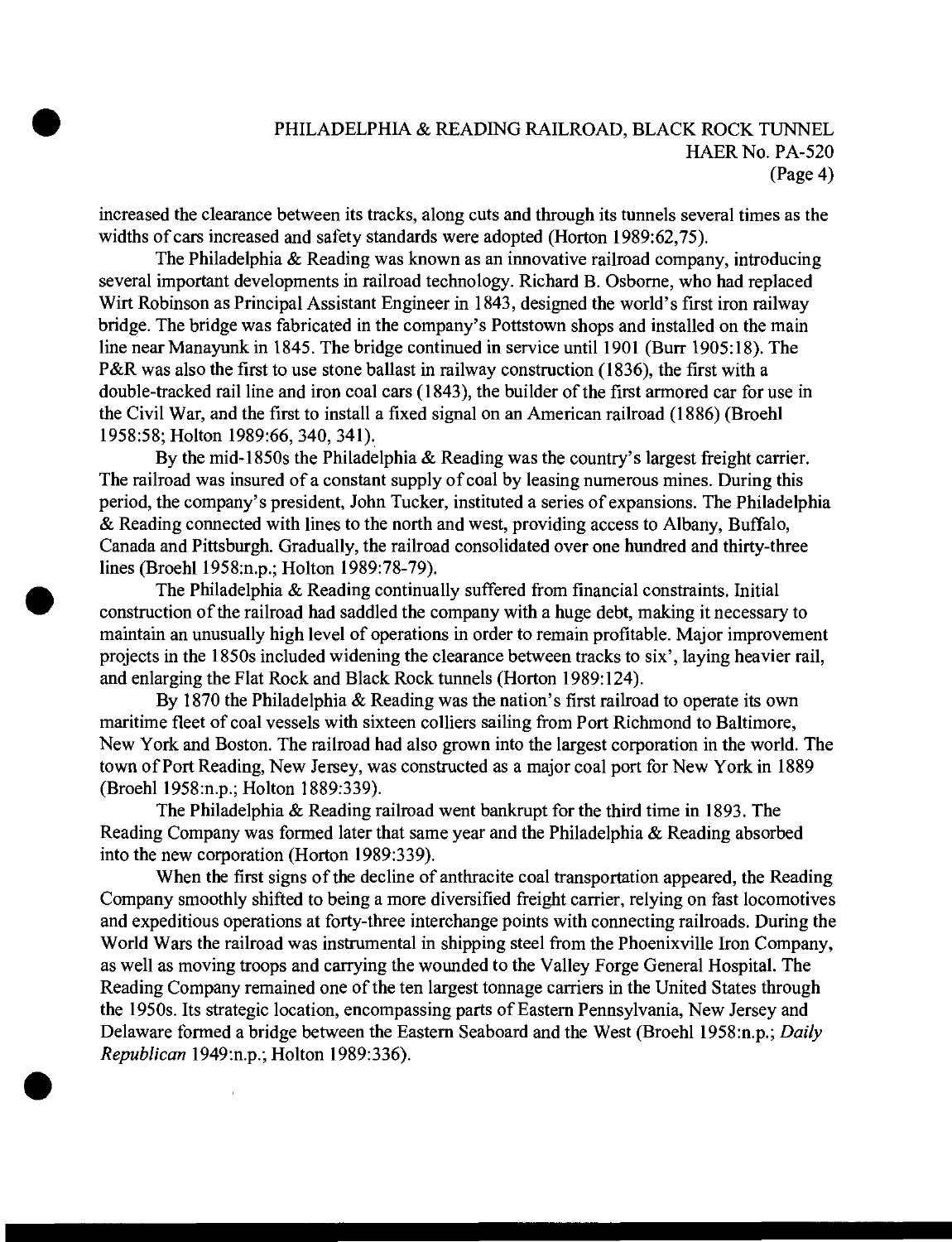# PHILADELPHIA & READING RAILROAD, BLACK ROCK TUNNEL HAER No. PA-520 (Page 5)

#### History of the Black Rock Tunnel

The Black Rock Tunnel was the second railroad tunnel constructed in America after the Staple Bend Tunnel on the Allegheny Portage Railroad built in 1831-1833. It is the first tunnel in America in which vertical shafts were sunk to allow tunneling to progress simultaneously on more than two headings (Drinker 1878:29).

According to a newspaper article in the *American Republican* on 16 November 1852, the tunnel was begun in December 1833 and completed in September 1837. However, all the other sources consulted put the construction period as 1835 to 1837. It is possible that the approaches were begun in 1833 and that actual underground tunneling began in 1835. The engineers on the project were Moncure and Wirt Robinson assisted by William H. Wilson *(American Republican* 16 Nov. 1852). There were two contractors on the project; James Appleton began the project and a Mr. O'Moriarty completed construction *(Daily Republican* 1949:n.p.).

The tunnel was hand drilled through graywacke, a hard metamorphic slate. The rock was blasted with black powder and advanced at an average rate of 40' per month at the end headings and 33' per month at the shaft headings (Vose 1873:102). Several hundred immigrant laborers worked on the project. Total cost of the tunnel was \$178,992 or \$92.65 per foot (Drinker 1878:124).

In 1858, the tunnel was widened from 19' to 23' to accommodate new wider gauge track and wider cars. Over 300 men were employed in the project on two shifts, day and night, with 150 men per shift *(Jeffersonian* 30 Oct 1858). Hand drilling was again employed, however blasting technology had progressed slightly. Black powder was still used but electric detonation with a galvanic battery had been introduced. The powder was loaded into tin cartridges before being taken into the tunnel. The cartridges kept the powder dry in the hole, which, in conjunction with electrical fuses, greatly reduced the incidence of premature detonation and misfires and their usual accompaniment of lost lives. The widening removed 6,656 cubic yards of rock, required 5,675 blasts, and cost a total of \$21,511, or \$3.23 per cubic yard (Drinker 1878:742-743; *Village Record* 1858). Trains continued operating on one track through the tunnel while the second track was used for removal of the rock in ore cars. The movement of the trains was controlled with a telegraph system run through the tunnel to signal the approaching trains, as well as the status of work in the tunnel *(Jeffersonian* 27 Nov 1858).

To remove the smoke and dust in the tunnel from the blasting and the passing locomotives, iron chimneys, 30' high and 4' in diameter, were erected over the five shaft openings on the hill above the tunnel. The chimneys were equipped with fire grates in which fast fires were burned to create a strong draft up the shafts, and draw fresh air into the tunnel at its openings (Jeffersonian 30 October, 27 November, 1858).

In 1876, the P&R began running parlor cars over the line, which due to their added height, required the laying of a third set of tracks down the middle of the tunnel. This was accomplished by laying each new rail in the middle of each of the two existing tracks. The work was overseen by Elias Shuck, trackmaster for the P&R *(Daily Local News* 1876).

During heavy rains, water running off the hillside into the Schuylkill River at the south end of the tunnel caused numerous problems for the railroad. Flooding in the tunnel was so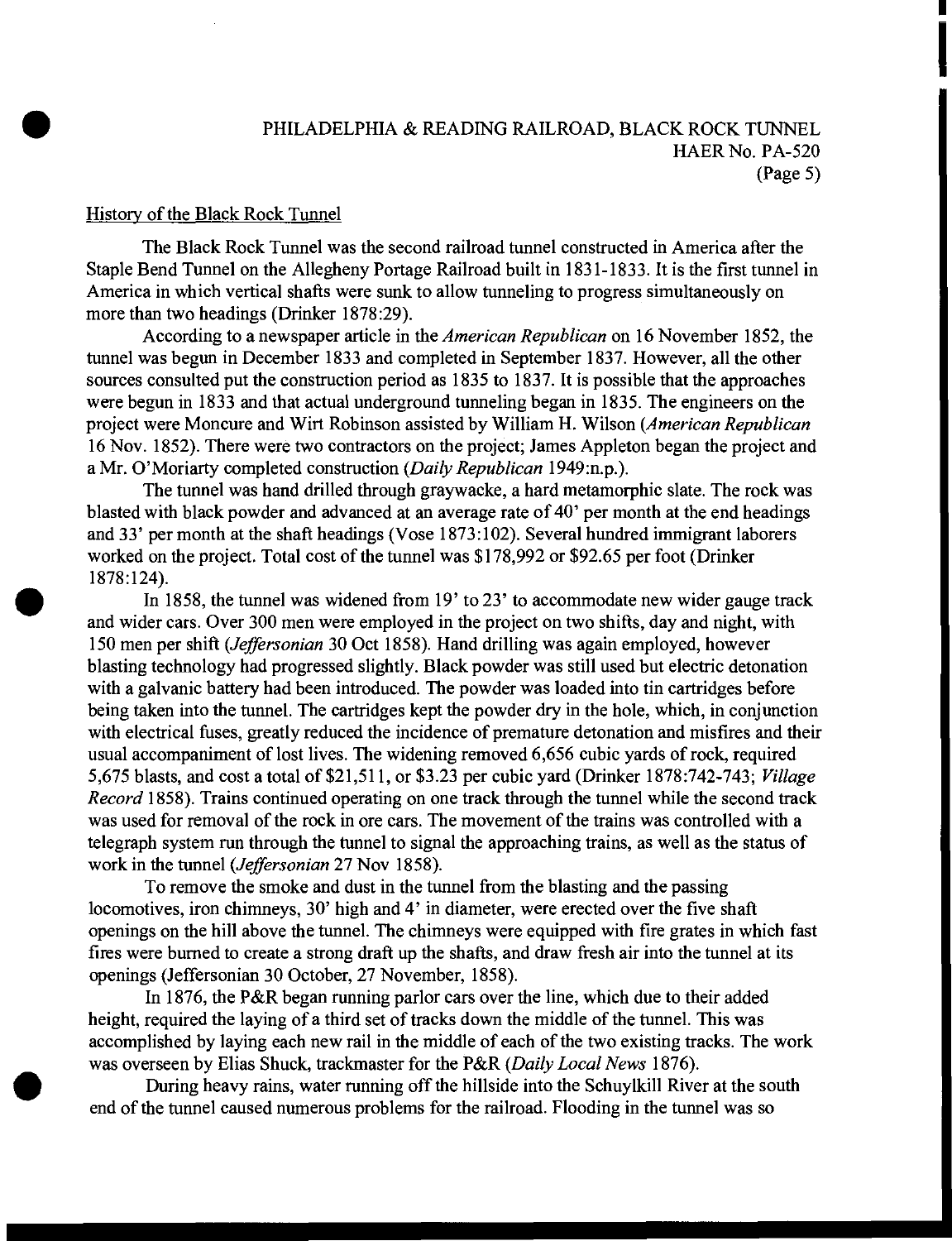# PHILADELPHIA & READING RAILROAD, BLACK ROCK TUNNEL HAER No. PA-520 (Page 6)

severe that on one occasion passenger cars were awash with muddy water on their passage through the tunnel. In several instances the quantity of mud and stone washed onto the track was sufficient to block the passage of trains. In 1882 the railroad constructed a viaduct,  $160'$  long, over the top of the tunnel and under the Phoenixville Canal to drain the runoff into the river *{Daily Local News* 1882).

In 1884, the P&R announced that the Black Rock Tunnel, as well as the Flat Rock and Pulpit Rock Tunnels, would again be enlarged, this time to accommodate the new Worten's coal dust burning locomotive. The Wortens's locomotive was taller than other engines used by the P&R at that time. The work, however, was not immediately undertaken *{Daily Local News* 1884).

In 1886, the railroad again announced that it was widening the approaches to the tunnel at its south end for passage of the wider Pullman cars of the Baltimore and Ohio Railroad Company. The railroad would then switch the cars to the center aligned passenger tracks to achieve the necessary side clearances through the tunnel *{Daily Local News* 23 Aug 1886). Finally construction began in 1889, the benefits justifying the expense. A reporter for the *Daily Local News* visited the site in May and found thirty-five men engaged in drilling and blasting, as well as "a score of dispatchers, operators, switchmen and watchmen on hand both day and night" *{Daily Local News* 1889). The contractor, R. A. Malone and Sons, indicated that a night shift would be added soon and that the work was expected to take nine to twelve months. The work took considerably longer and a lawsuit was ultimately filed against the contractor by the railroad for overcharging *{Daily Local News* 1889, 1892).

In 1894, several sections of the tunnel were arched in areas where veins of soft rock were collapsing from time to time, blocking the trains and threatening derailments *{Daily Local News* 1894).

Enlargement of the tunnel was again undertaken by the railroad in 1935 so that the tracks could be moved farther apart to meet new clearance regulations. The Philadelphia contracting firm of Young Brothers, Inc., was awarded the work. The contractor utilized railcar mounted drilling machinery and scaffolding to effect the work, which took several months *{Daily Republican,* 1935, 1936).

#### The Engineers of the Black Rock Tunnel

Moncure Robinson (1802-1891) began his career in engineering in Virginia when he surveyed lands for the state and assisted in locating the James River Canal. He visited the Erie Canal during its construction in 1821 and came away an advocate ofrailroads. Robinson studied engineering at the Ecole des Ponts et Chaussees in Paris in 1825. Upon returning to the U.S. in 1828, he worked for the state of Pennsylvania until 1830, surveying and locating the Pottsville & Danville Railroad and the Allegheny Portage Railroad. He went back to Virginia between 1830 to 1832 and designed and built four railroads: the Petersburg & Roanoke, the Richmond & Petersburg, the Richmond & Fredericksburg, and the Winchester & Potomac. For the Richmond and Petersburg Railroad he designed and built a 2,844' lattice bridge over the James River. Between 1835-1840 Robinson went to work for the Philadelphia and Reading Railroad where he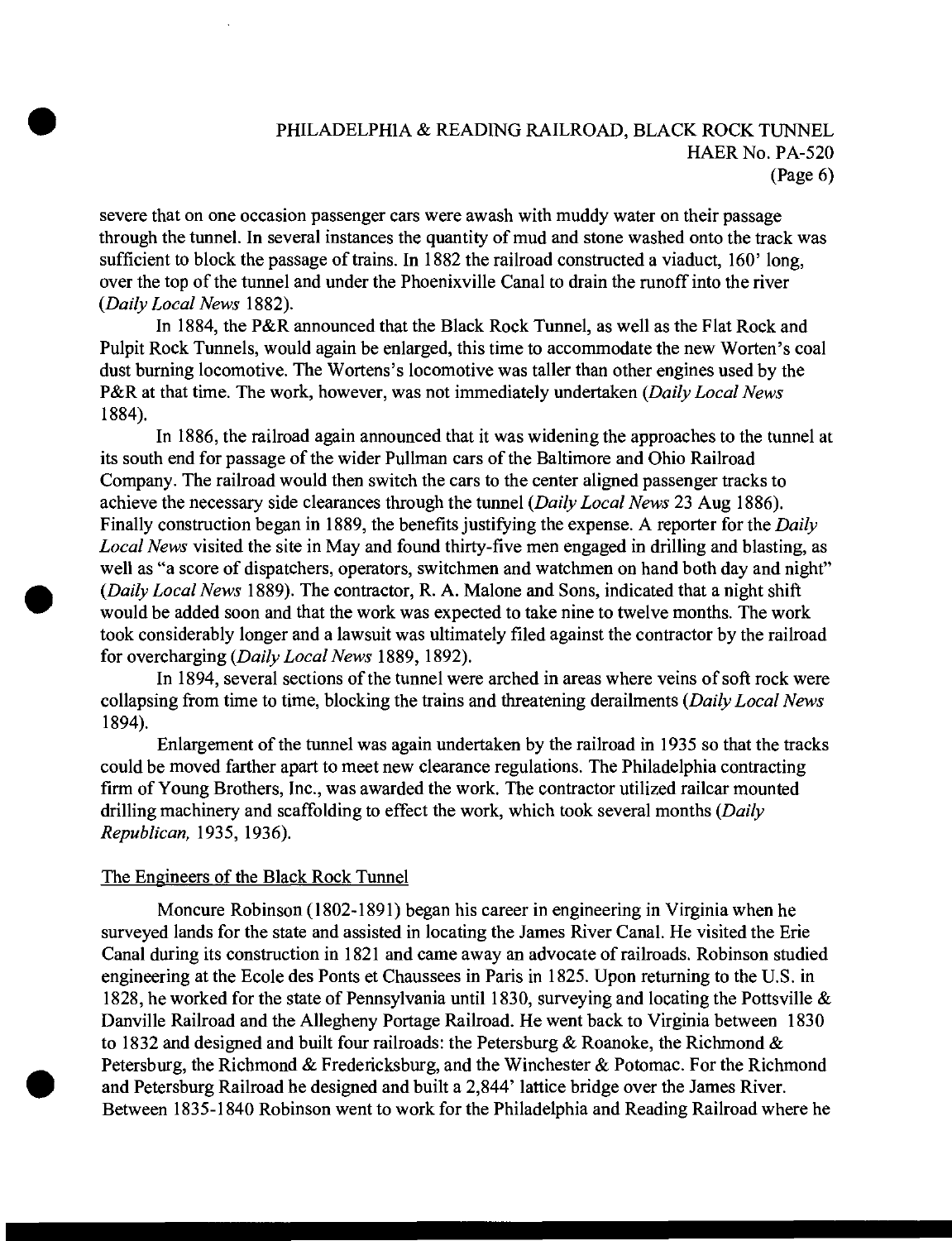# PHILADELPHIA & READING RAILROAD, BLACK ROCK TUNNEL HAER No. PA-520 (Page 7)

built their main line which included numerous bridges and three early tunnels, the Black Rock, the Flat Rock and the Pulpit Rock. Robinson is also known for designing the "Gowan and Marx" locomotive, considered a significant improvement in that technology at the time (ASCE 1972:103; *Engineering News* 1891:463).

William Hasell Wilson (1819-1897) began his engineering career in volunteer service for the Pennsylvania state engineering staff as a surveyor in 1827. He was employed as a surveyor and engineer with the Philadelphia & Columbia Railroad from 1828 to 1834. Wilson joined the Philadelphia and Reading Railroad in 1835 as Assistant Engineer and directed the construction of the Black Rock Tunnel, the Schuylkill River bridge at Phoenixville and sections of the line between Pottstown and Bridgeport. His long career in the railroad business included positions as Chief Engineer with the Philadelphia & Columbia, the West Chester & Pennsylvania, and the Phoenixville and Cornwall railroads. He also served as President of the Philadelphia & Erie, the Belvidere-Delaware, and the Philadelphia & Trenton railroads. Wilson worked for the Pennsylvania railroad as a construction manager and later developed their real estate department from 1874 to 1884 *(American Republican* 16 November 1852; ASCE 1972:130)

## **BIBLIOGRAPHY AND REFERENCES CITED**

American Republican\*

1852 Black Rock Tunnel. *American Republican.* November 16, n.p.

American Society of Civil Engineers (ASCE)

1972 *A Biographical Dictionary ofAmerican Civil Engineers.* American Society of Civil Engineers, New York.

## American Society of Civil Engineers (ASCE)

1972 *Memoirs ofDeceased Members. Moncure Robinson. Proceedings ofthe American Society ofCivil Engineers,* v. 18:84-91 American Society ofCivil Engineers, New York.

Baer, Christopher T.

1981 *Canals and Railroads of the Mid-Atlantic States, 1800-1860.* Regional Economic History Research Center, Eleutherian Mills-Hagley Foundation, Greenville, Delaware.

## Bogen, Jules Irwin

1927 *The Anthracite Railroads; A Study in American Enterprise.* The Ronald Press Company, New York.

## Broehl, Wayne G.

1958 *The Reading: Building a Modern Railroad.* The Reading Company.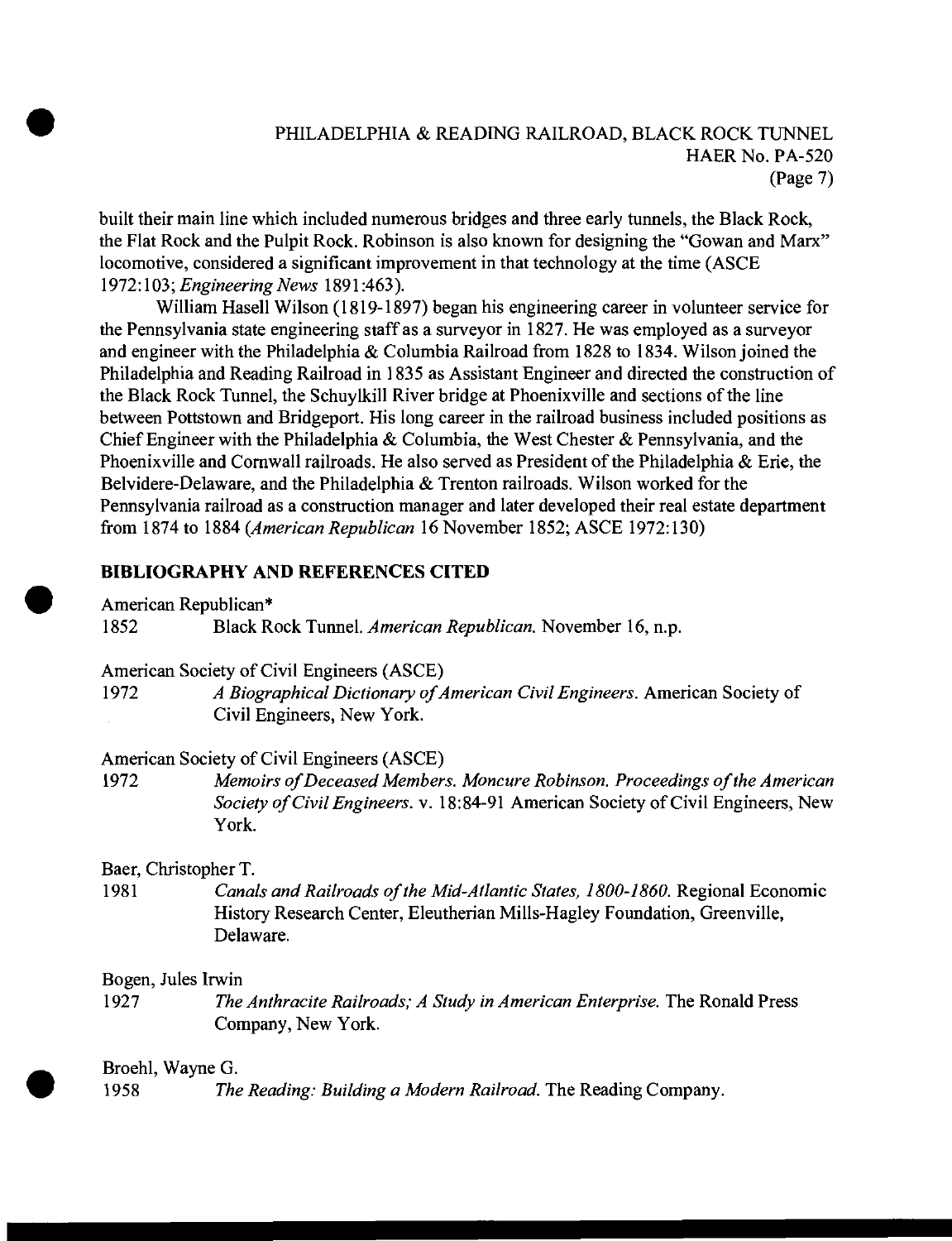# PHILADELPHIA & READING RAILROAD, BLACK ROCK TUNNEL HAER No. PA-520 (Page 8)

Brown, Revelle W.

1946 *The Reading Railroad-an Early History.* The Newcomen Society of England, American Branch, New York.

#### Brunton, David William

1922 *Modern Tunneling.* John Wiley and Sons, New York.

# Burgess, George H., and Miles C. Kennedy<br>1949 Centennial History of The Pe

1949 *Centennial History ofThe Pennsylvania Railroad Company.* The Pennsylvania Railroad Company, Philadelphia.

Burr, William H. and Falk, Myron S.

1905 *The Design and Construction of Metallic Bridges.* John Wiley & Sons, London.

#### Chandler, Alfred D.

1965 *The Railroads, The Nations First Big Business.* Harcourt Brace and World, New York.

## Daily Local News\*

| 1876                      | A Third Track in the Black Rock Tunnel. Daily Local News. August 31, n.p.                     |
|---------------------------|-----------------------------------------------------------------------------------------------|
| 1882                      | Surveying For a Viaduct. Daily Local News. July 5, n.p.                                       |
| 1884                      | Will Widen a Tunnel. Daily Local News. May 5, n.p.                                            |
| 1886                      | Widening of a Railroad. Daily Local News. August 23, n.p.                                     |
| 1889                      | Black Rock Tunnel. The Work of Widening It Goes Bravely On. Daily Local<br>News. May 24, n.p. |
| 1890                      | The Phoenixville Tunnel. Daily Local News. April 10, n.p.                                     |
| 1892                      | About the Phoenixville Tunnel Improvements. Daily Local News. October 25, n.p.                |
| 1894                      | Arching a Tunnel. Daily Local News. May 4, n.p.                                               |
| Daily Republican*<br>1935 | Daily Republican. December 27, n.p.                                                           |

1936 *Daily Republican.* July 9, n.p.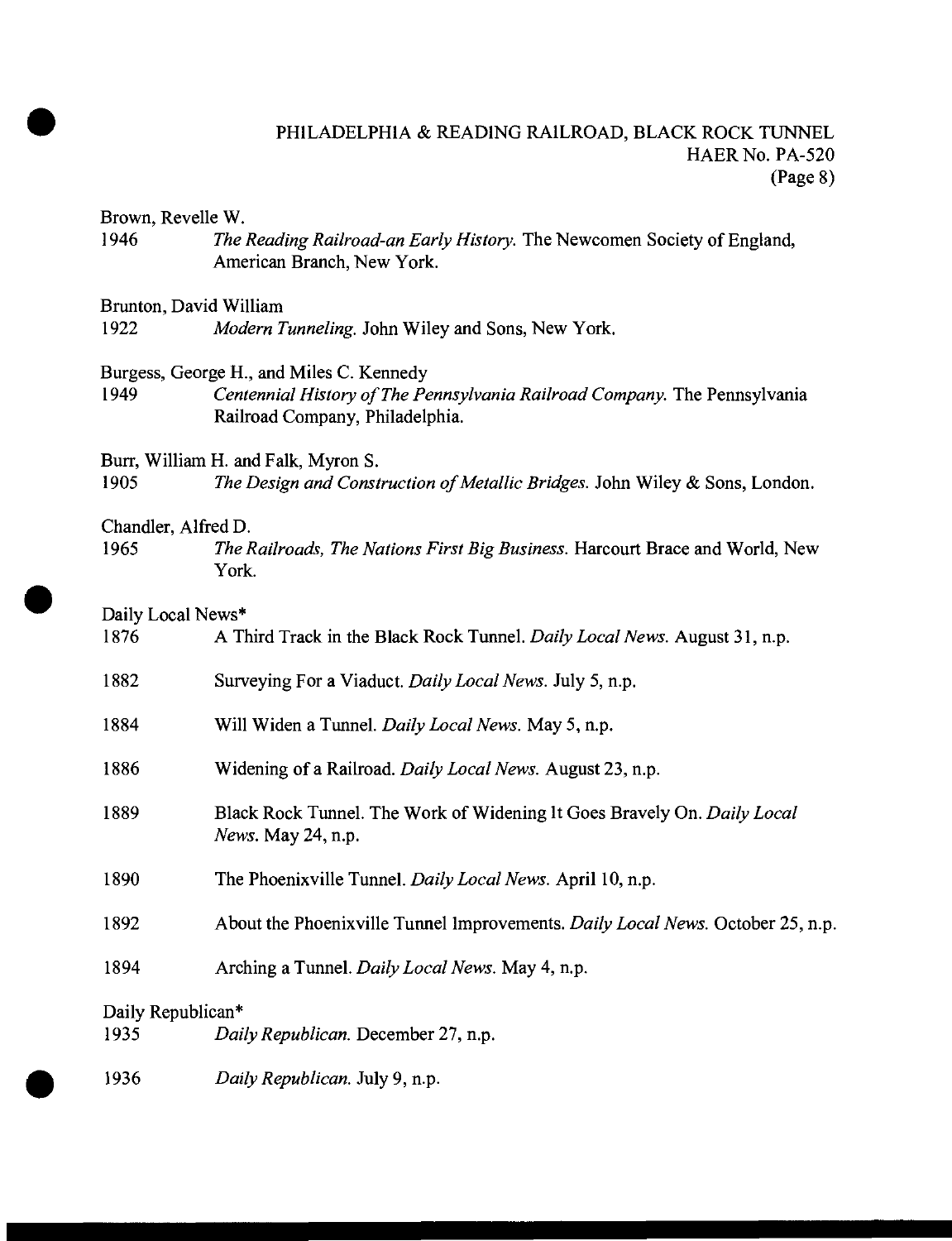# PHILADELPHIA & READING RAILROAD, BLACK ROCK TUNNEL HAER No. PA-520 (Page 9)

1949 Reading Company Planned For Lines Through Borough in 1833 For Coal Hauling. *Daily Republican.* July 2, n.p.

## Drinker, Henry Sturgis

1878 *Tunneling, Explosive Compounds andRock Drills.* John Wiley and Sons, New York.

#### Engineering News

1891 Personals. Mr. Moncure Robinson. *Engineering News,* November 14, p. 463.

#### Holton, James L.

1989 *The Reading Railroad: History ofa CoalAge Empire.* Garriques House, Laury's Station, Pennsylvania.

#### Jeffersonian\*

- 1858 Widening the Tunnels. *Jeffersonian.* October 30, n.p.
- 1858 The Tunnel. *Jeffersonian.* November 27, n.p.

#### Kulp, Randolf L. (editor)

1956 *Railroads in the Lehigh Valley.* National Railroad Historical Society, Allentown, Pennsylvania.

#### Lower Merion Historical Society\*

n.d. The Lower Merion Story: Part 38. Sabotage and Disasters on the Reading Railroad in Lower Merion.

#### Philadelphia and Reading Railroad

1845 *Report ofthe President and Managers ofthe Philadelphia & Reading Railroad Company to the Stockholders For the Years 1845, 1854, 1865.* Isaac M. Moss, Publisher, Philadelphia. Located at Brown University Hay Library, Providence.

## Philadelphia and Reading Railroad

1846 *Report ofa Committee ofInvestigation into the Affairs ofthe Philadelphia & Reading Railroad Company.* Eastburn's Press, Boston. Located at Brown University Hay Library, Providence.

#### Roysdon, Christine and Linda Khatri

1978 *American Engineers ofthe Nineteenth Century.* Garland Publishing Co., New York.